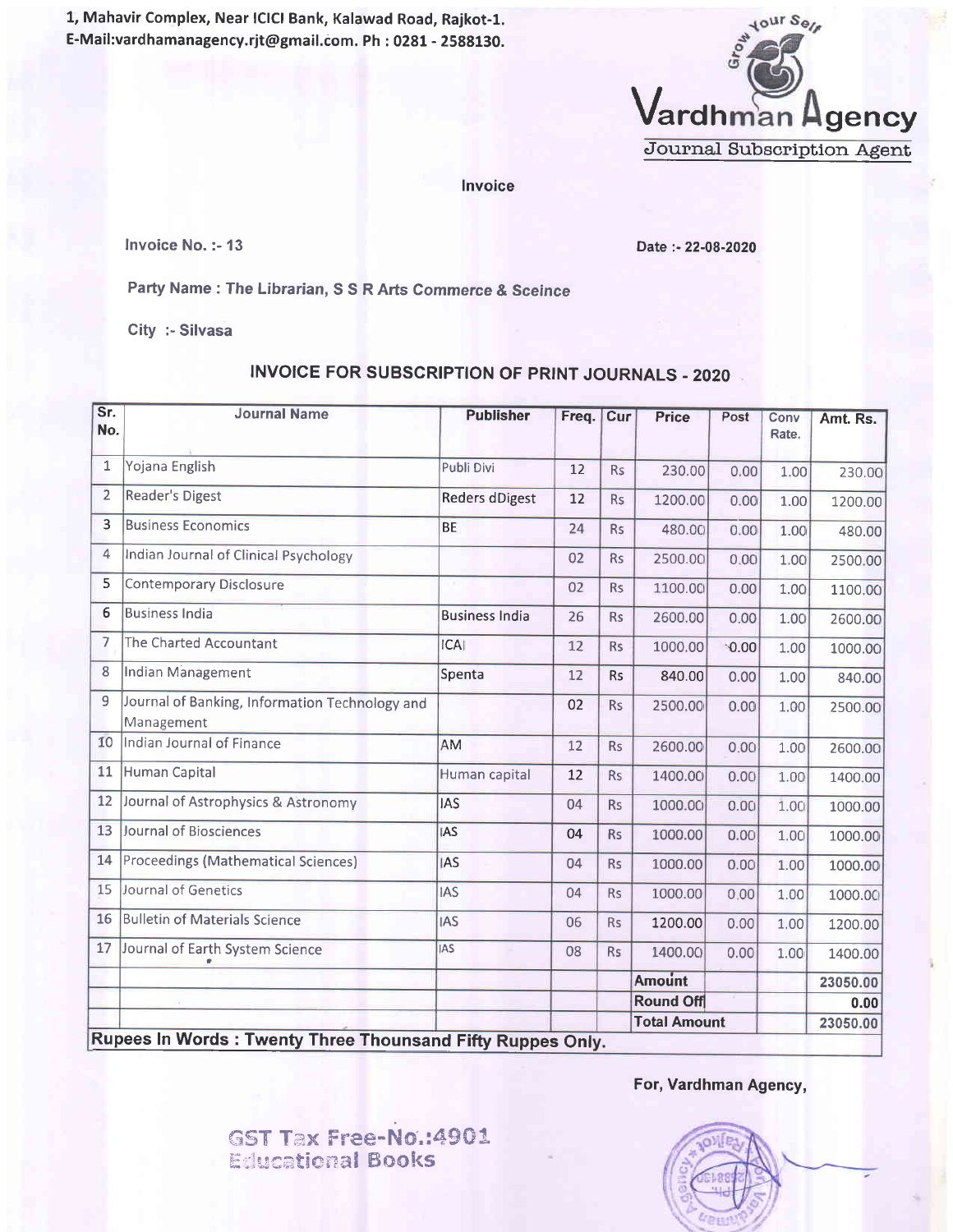| <b>Receipt</b>                        | 1, Mahavir Complax, Nr. ICICI Bank Ltd.<br>Opp. Sister Nivedita Bus Stop, Kalawad Road<br>Rajkot - 360 001 (Gujrat) India<br>Phone: +91 281 2588130 | <b>Vardhman Agency</b>                  |                     |  |  |  |
|---------------------------------------|-----------------------------------------------------------------------------------------------------------------------------------------------------|-----------------------------------------|---------------------|--|--|--|
| Receipt No. : 013                     |                                                                                                                                                     |                                         | Date: 11-10-2021    |  |  |  |
| Received with thanks From             | <b>SSR College of Arts Com. &amp; Science</b>                                                                                                       |                                         |                     |  |  |  |
| The Some of Rupees:                   | Fourty six thousand fourty only                                                                                                                     |                                         |                     |  |  |  |
| By Cash / Cheque* / Draft* No.        | 001690                                                                                                                                              | Dated:                                  | 02-09-2021          |  |  |  |
| Bank Name: Bank Of Baroda             |                                                                                                                                                     | In Advance / Part / Full payment of our |                     |  |  |  |
|                                       |                                                                                                                                                     |                                         | For Vardhman Agency |  |  |  |
| Rs. 46,040.00                         |                                                                                                                                                     |                                         |                     |  |  |  |
| * Cheque / D.D. Subject To Relisation |                                                                                                                                                     |                                         |                     |  |  |  |

ø